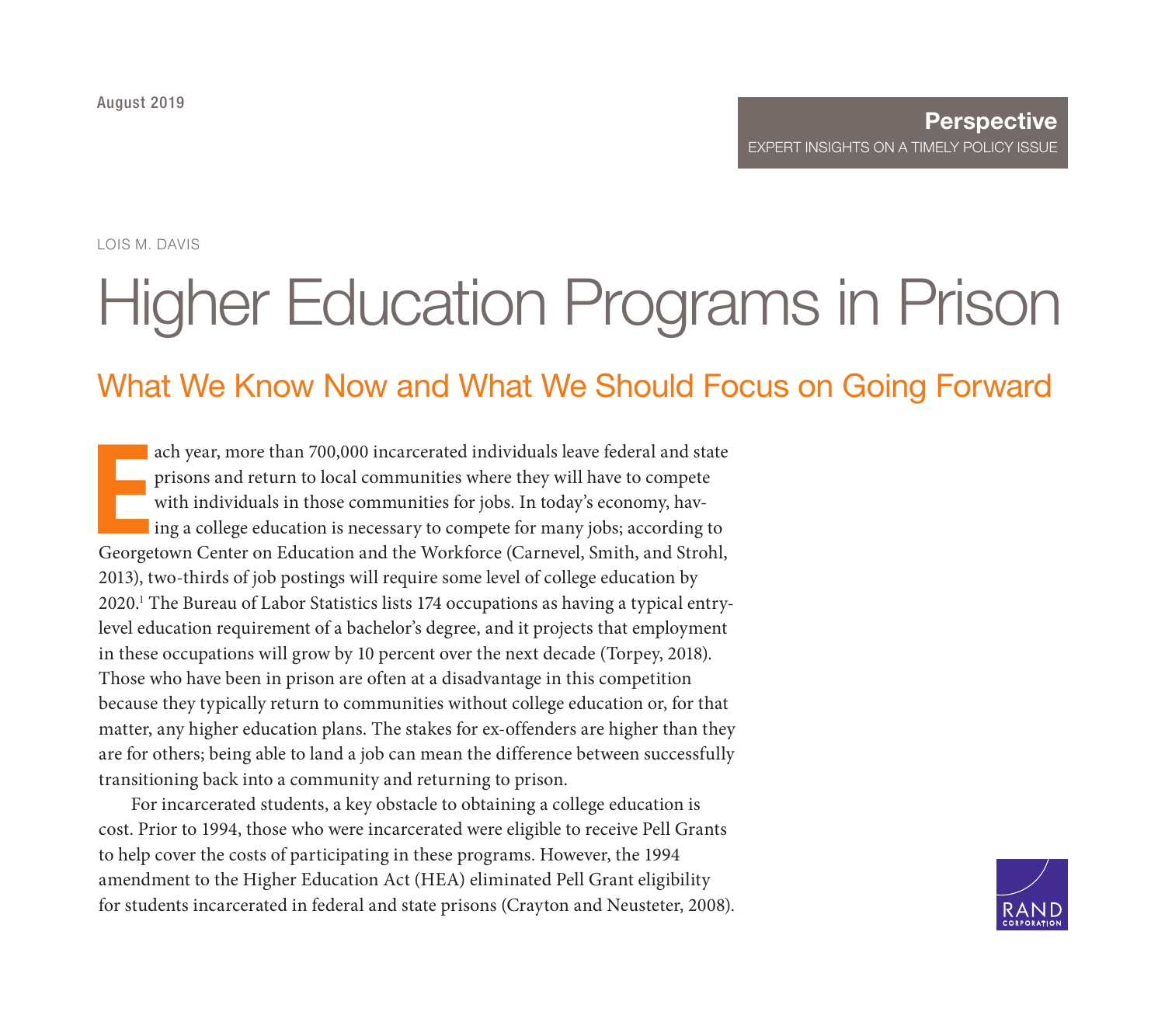This led to a dramatic reduction in the number of inmates participating in these programs and a drop in the number of programs being offered.<sup>2</sup> For example, participation by incarcerated individuals in college courses nationwide fell from 14 percent in 1991 to 7 percent in 2004 (New York State Bar Association, 2016). In terms of the number of states that offered college courses, an analysis of Bureau of Justice Statistics data showed that 59 percent of states offered college programs in prison in 1990; following the 1994 amendment to the HEA, this dropped to 31 percent of states in 1995. By 2005, only 36 percent of states reported offering such programs (Turner, 2018).

There has been a resurgence of interest in recent years in expanding higher education in prison at the federal and state levels, particularly expansions that offer a path to degrees or industry-recognized credentials. In this regard,

| <b>Abbreviations</b> |                                            |
|----------------------|--------------------------------------------|
| ABF                  | adult basic education                      |
| <b>CTF</b>           | career and technical education             |
| FD.                  | U.S. Department of Education               |
| GAO                  | U.S. Government Accountability Office      |
| <b>GED</b>           | General Educational Development            |
| <b>HFA</b>           | Higher Education Act                       |
| <b>NCCCS</b>         | NCDPS Community Corrections and the        |
|                      | North Carolina Community College System    |
| <b>NCDPS</b>         | North Carolina Department of Public Safety |
| <b>PIAAC</b>         | Programme for the International Assessment |
|                      | of Adult Competencies                      |
| <b>PFS</b>           | pay for success                            |
| <b>PSF</b>           | postsecondary education                    |

an important initiative that has helped to propel the creation of college programs for incarcerated individuals was the U.S. Department of Education (ED) three-year Second Chance Pell Experimental Sites Initiative in 2015 that temporarily lifted the federal ban on Pell Grants to incarcerated individuals who otherwise met Title IV eligibility requirements (ED, 2015).3 Under the initiative, Pell Grants can be used to help pay for incarcerated individuals' PSE and training, as long as an individual is eligible to be released from prison.<sup>4</sup> Sixty-four colleges and universities in 26 states participated in this experiment, which allowed up to 12,000 students to receive Pell Grants to pursue a degree or credential (ED, 2019). Recently, the ED announced that it will expand the Second Chance Pell program to add new colleges to the experimental sites (Schwartz, 2019). Many educators, policymakers, and researchers view the Second Chance Pell Experimental Sites Initiative as an important opportunity to expand access to PSE programs and to test out the feasibility of making Pell Grants available to those who would otherwise meet the Title IV eligibility requirements.

In addition, several pieces of legislation have been introduced that could help to build on these efforts. For example, the bipartisan Restoring Education and Learning Act of 2019 would amend section 401(b) of the Higher Education Act of 1965 to restore Pell Grant eligibility to incarcerated individuals in federal and state correctional institutions (U.S. House of Representatives, 2019a; U.S. Senate, 2019a). The Promoting Reentry Through Education in Prisons Act of 2019 would establish an Office of Correctional Education within the Bureau of Prisons to improve correctional education programming, with the goal of ensuring access to quality programs across federal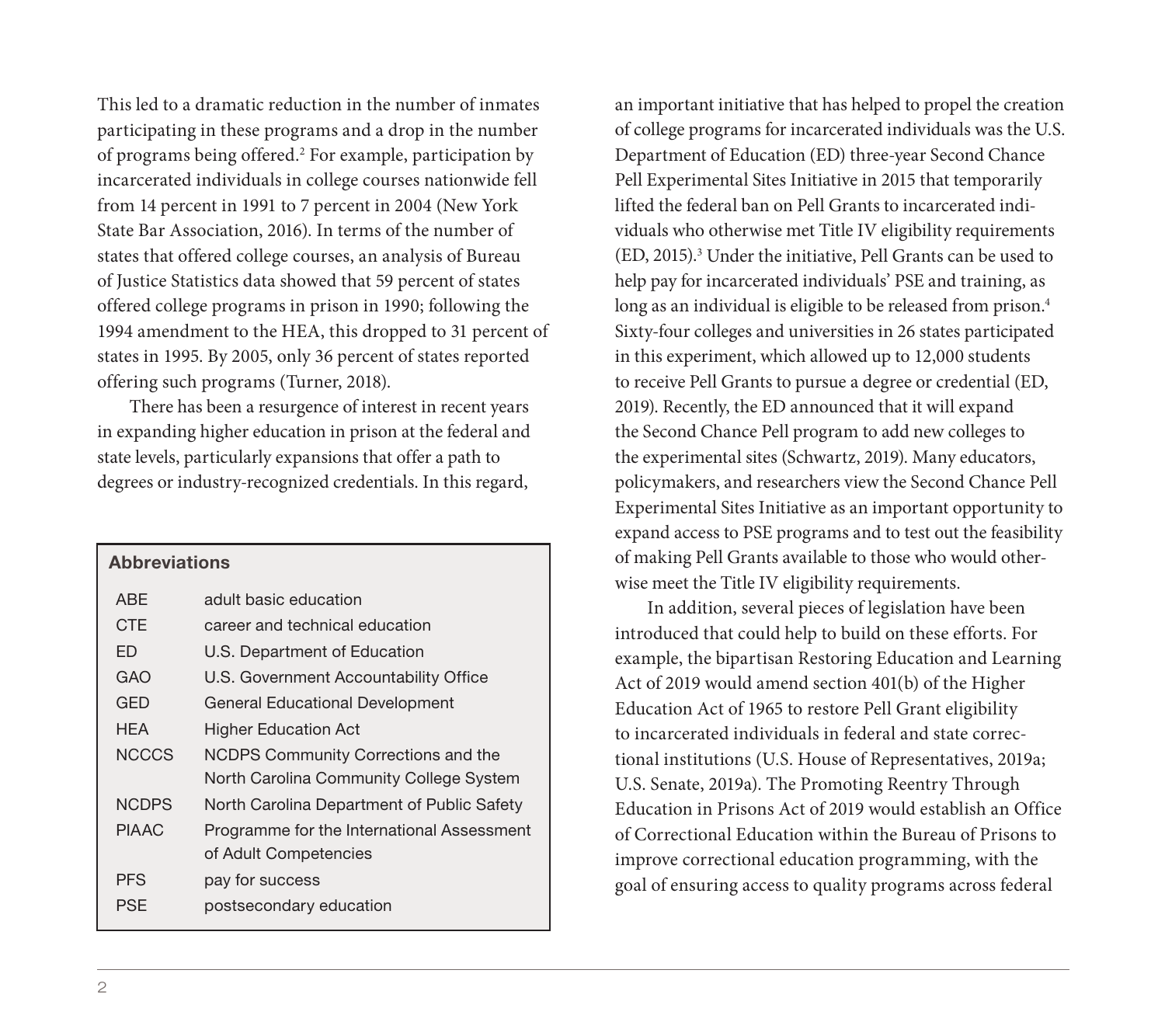correctional institutions (U.S. House of Representatives, 2019b; U.S. Senate, 2019b).

The next HEA reauthorization could provide an opportunity to restore Pell Grant eligibility for incarcerated students. House Education and Labor Committee Chairman Robert C. Scott's 2018 bill to reauthorize the HEA, the Aim Higher Act (U.S. House of Representatives, 2018), would have removed the existing ban. One of the principles for reforming the HEA identified by the White House was that Congress should provide targeted federal financial aid to prisoners eligible for release as a way to improve employment outcomes and reduce recidivism (White House, 2019).

There are different perspectives about whether PSE programs in prison should lead to academic degrees or industry-recognized credentials. In general, many educators and criminal justice experts feel that PSE programs in prison should result in some type of credential (be it an education certificate or PSE degree) that is recognized by employers, colleges, and universities. Such experts also argue that the credentials earned should be "stackable" and that the programs and earned class credits be transferrable to other postsecondary institutions;<sup>5</sup> the goal is to ensure that coursework in prison can contribute to individuals' post-release efforts, thus furthering their education and advancing their careers (Davis et al., 2014).

Providing access to college education is one path that can help reduce the nation's substantial recidivism rates. This Perspective offers a summary of what is known about the educational attainment and deficits of those incarcerated in state and federal prisons, about the effectiveness of educational programs in helping to reduce recidivism, and our assessment of what key issues remain to be

addressed. This summary is largely drawn from the RAND Corporation's body of research in this area.

#### What We Know

#### For Successful Reentry, We Need to Address Educational and Skills Deficits

Many individuals incarcerated in U.S. prisons are disadvantaged in terms of low educational attainment, which, when they get released, makes it challenging for them to find employment that provides a living wage. The Programme for the International Assessment of Adult Competencies (PIAAC) is the most recent survey of the literacy and numeracy skills of individuals incarcerated in U.S. state and federal prisons. As such, it represents an important data point in our understanding of the education needs of this population.

According to the November 2016 PIAAC report, 30 percent of individuals incarcerated in U.S. state and federal prisons lack a high-school diploma or General Educational Development (GED) equivalency. In addition, one-third of U.S. incarcerated adults performed at low levels of literacy and about one-half of them had low levels of numeracy skills compared with the general U.S. population (Rampey et al., 2016).

At the same time, the PIAAC results suggest that interest in education programs among incarcerated adults is high, with 42 percent having completed some level of education during their current prison term (particularly GED completion). Yet only one out of five (approximately 21 percent) were currently studying for a formal degree or credential,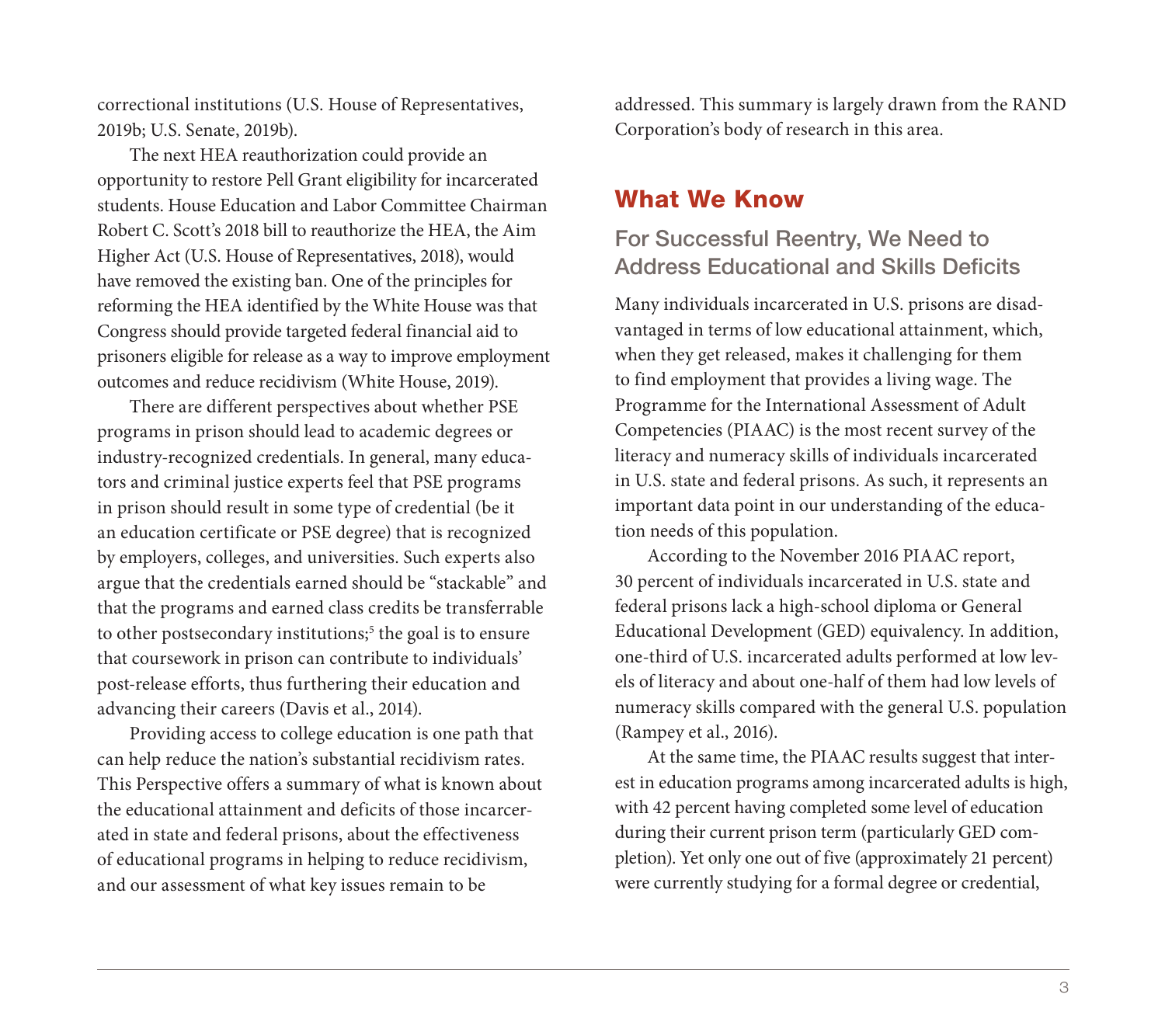and of those not currently enrolled in an educational program, 79 percent reported an interest in doing so.6

The PIAAC study also highlighted the fact that literacy and numeracy skills are not often used in the prison jobs available to incarcerated individuals. Although 61 percent reported having a prison job, many never had the opportunity to use their literacy or numeracy skills in that job. For example, 47 percent of incarcerated adults with prison jobs reported never reading directions or instructions as part of their current prison job, and 82 percent reported never using or calculating fractions, decimals, or percentages (Rampey et al., 2016).<sup>7</sup> Furthermore, only 10 percent reported using a computer in their prison job assignments.

### Correctional Education and PSE Programs, Including College Coursework, Are Effective in Reducing Recidivism

The PIAAC study shows that the prison population is primed for correctional education programs that can help them when they are released, but the real question is whether such programs, when available, actually work—are they effective in reducing the rampant recidivism that has resulted in so many ex-offenders ending up back in prison? In 2013, RAND published the results of a comprehensive literature review of 30 years of studies of correctional education programs and a meta-analysis to assess what is known about how effective correctional education programs are in helping to reduce recidivism for incarcerated adults in state prisons (Davis et al., 2013).

The results indicated that individuals who participated in a correctional education program while incarcerated (e.g., whether adult basic education [ABE], GED preparation, PSE

or college education, or vocational training; i.e., career and technical education [CTE]) had *43-percent lower odds of recidivating than individuals who did not* (Davis et al., 2013). This represents a *13-percentage point reduction in their risk of recidivating* three years after being released from prison.

Furthermore, we found that participation in college or PSE programs reduced an individual's risk of recidivating by 16 percentage points compared with those who did not participate in correctional education programs (Davis et al., 2013). Put another way, *individuals who participate in PSE programs, including college coursework, while incarcerated are roughly half as likely to recidivate* as those who did not participate in any type of correctional education program.

In 2018, RAND updated its literature review to include 37 years of studies of correctional education programs and the meta-analysis to assess the effectiveness of these programs. Our 2018 meta-analytic results indicated that individuals who participated in a correctional education program while incarcerated had 28-percent lower odds of recidivating than individuals who did not (Bozick et al., 2018). This represents a 9-percentage point reduction in their risk of being reincarcerated three years after being released from prison. The fact that our original estimates were somewhat attenuated is the result of adding in more-recent studies with strong research designs. Still, the 2018 results continue to indicate that providing incarcerated individuals with opportunities for education reduces their risk of being reincarcerated upon release from prison.

Our estimates were based on studies with higherquality research designs—that is, those studies that did a reasonable job of controlling for systematic differences between the treatment and control groups. Therefore, these results are not the product of selection bias (i.e.,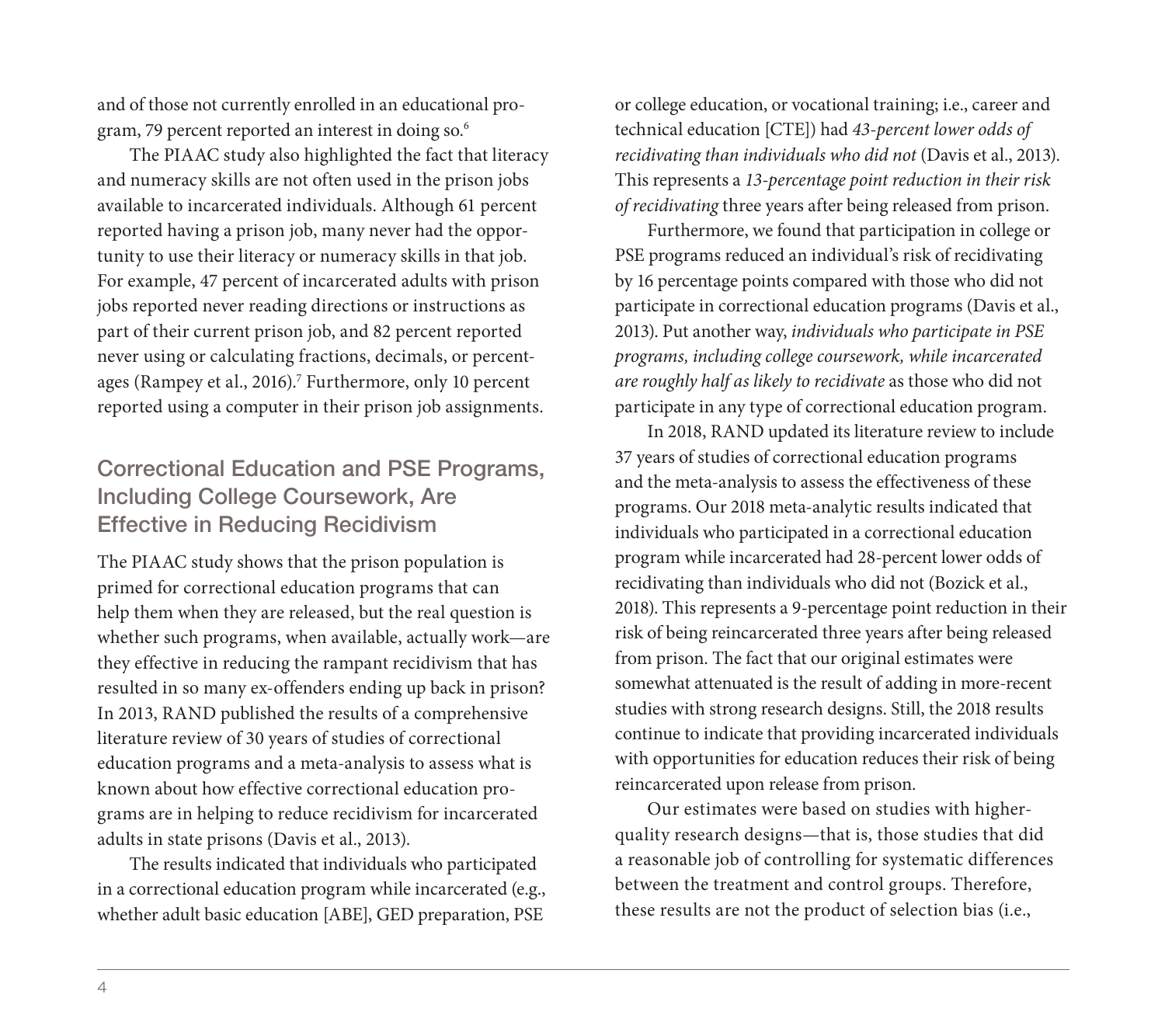the result of more-motivated individuals participating in correctional education).

#### Correctional Education Is Cost-Effective

Establishing that correctional education programs work is important; establishing whether they are cost-effective is also key because the funding of these programs is drawing from increasingly constrained state and federal budgets. The RAND study also showed that correctional education programs are highly cost-effective. Focusing on the outcome of recidivism, we used a hypothetical pool of 100 inmates, the direct costs of correctional education programs and of incarceration itself, and a three-year reincarceration rate to assess cost-effectiveness. The study estimated that the direct costs of providing education to the hypothetical pool of 100 inmates ranged from \$140,000 to \$174,400 (or \$1,400 to \$1,744 per inmate). The three-year reincarceration costs for those who did not receive correctional education were estimated to be between \$2.94 million and \$3.25 million, compared with \$2.07 million and \$2.28 million for those who did (Davis et al., 2013). We then compared the direct costs of providing correctional education with the direct costs of reincarceration.

As already noted, according to RAND's research, inmates who participate in correctional education programs have a 13-percentage-point reduction in their risk of returning to prison; this indicates that every \$1 invested in education can reduce future incarceration costs in the near term. *More concretely, we estimated that every dollar invested in prison education programs saves taxpayers, on average, between \$4 and \$5 in three-year reincarceration costs.* This is a conservative estimate in that it compares

only the direct costs of correctional education programs with the direct costs of incarceration.<sup>8</sup>

#### Lessons Learned from a Recent College In-Prison Program

Knowing that many incarcerated individuals are interested in participating in correctional education programs and that such programs are both effective and costeffective is valuable, but this knowledge does not tell us how well such programs work when they are actually implemented.9 The recent expansion of college programs in prison offers some insights about these implementation issues that could be helpful to state and federal policymakers interested in expanding these programs. Here, we focus on lessons learned from one recent initiative the Pathways from Prison to Postsecondary Education initiative, which was designed to address the need for PSE in prison and the recognition that increased educational attainment plays a key role in helping formerly incarcerated individuals stay out of prison and become contributing members of families and communities (Vera Institute of Justice, 2012). Research about North Carolina, one of three states participating in the initiative, offers valuable insights into the successes and challenges of implementing a prison-based college program intended to help participants continue their education upon release.

#### North Carolina's Pathways Program

North Carolina was one of three pilot site states chosen in 2013 for the Pathways initiative (Davis and Tolbert, 2019).<sup>10</sup> Each state was given incentive funding to offer college and PSE programming and reentry support services to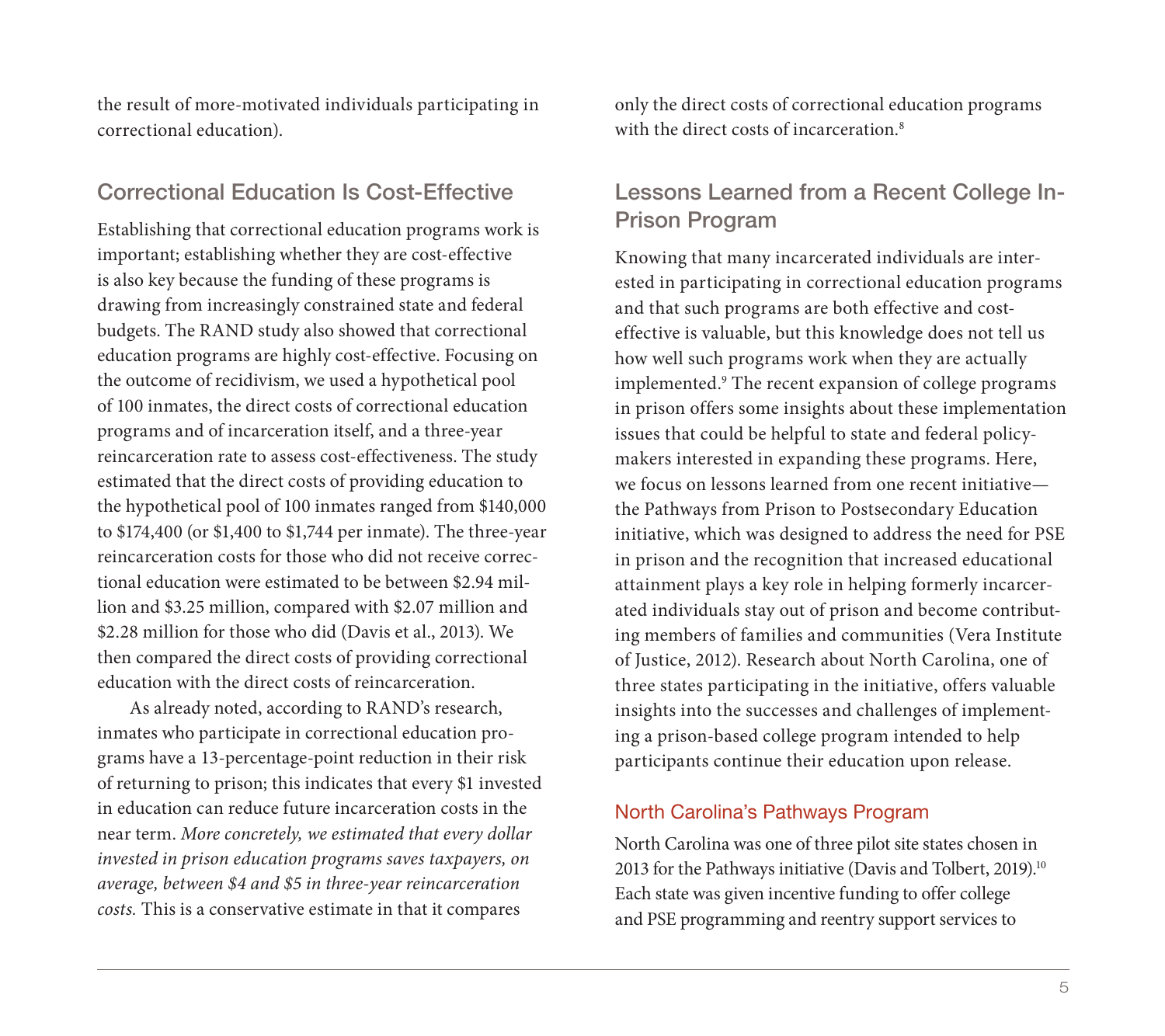incarcerated individuals. To help them obtain a PSE degree or credential, the pilot states provided participants with PSE during at least the two years prior to their release from prison.11 Pilot states also were to provide participants with support and assistance for entering college and completing their PSE through the two years following their release from prison. The educational programs were provided in partnership with local colleges (both community colleges and universities).

In North Carolina, the Pathways program was led by the North Carolina Department of Public Safety (NCDPS) Office of Reentry Programs and Services in collaboration with the NCDPS Community Corrections and the North Carolina Community College System (NCCCS).<sup>12</sup> While incarcerated, North Carolina Pathways students had the option of earning a certificate (12–18 semester credit courses), a diploma in general education, or an associate of applied science degree.13 Through Pathways, the NCDPS hoped that participants would achieve the following core outcomes: college enrollment, persistence, and completion; attainment of certificates, diplomas, and degrees; gainful employment, either part-time or fulltime, and increased earnings; and reductions in recidivism (Davis and Tolbert, 2019).<sup>14</sup>

#### Key Lessons from North Carolina's Pathways Program

RAND evaluated the in-prison and community components of the North Carolina Pathways program using a multimethod approach (Davis and Tolbert, 2019). A series of key lessons emerged that help us understand the challenges of implementing such a program, which we discuss here.<sup>15</sup>

#### In Prison

**Implementing a college program with an in-prison component and a community component, such as Pathways, requires commitment and sacrifices from all the stakeholders involved.** Students had to agree to be moved to the prison facilities where the program was being implemented and to be released to one of three communities that might have been far away from their families. They also had to agree to remain in medium-custody facilities to complete the in-prison component of the program. For their part, correctional facilities had to commit staff time to coordinate the program with other in-prison programming, agree to allow students to live in separate housing units, and provide additional studying space. State administrations had to provide 25-percent match funding and staff time to plan, implement, and manage the program, as well as agree to such policy changes as inmate transfers to Pathway-designated facilities and to place education holds so that students stayed in the designated facilities until they completed the program. Thus, it takes time to set up these types of programs involving multiple partners.

**Having the Pathways program embedded within the Department of Public Safety was an asset.** Having department of corrections senior leadership support and a senior administrator who was effective within that organization was key to problem-solving and to getting and maintaining support for the Pathways program at all levels of the department. The administrator understood the concerns of both correctional and educational staff and how to address such concerns.

**Pathways demonstrated the continued need for staff training and support.** For many college instructors, teaching in a correctional environment was a new experience,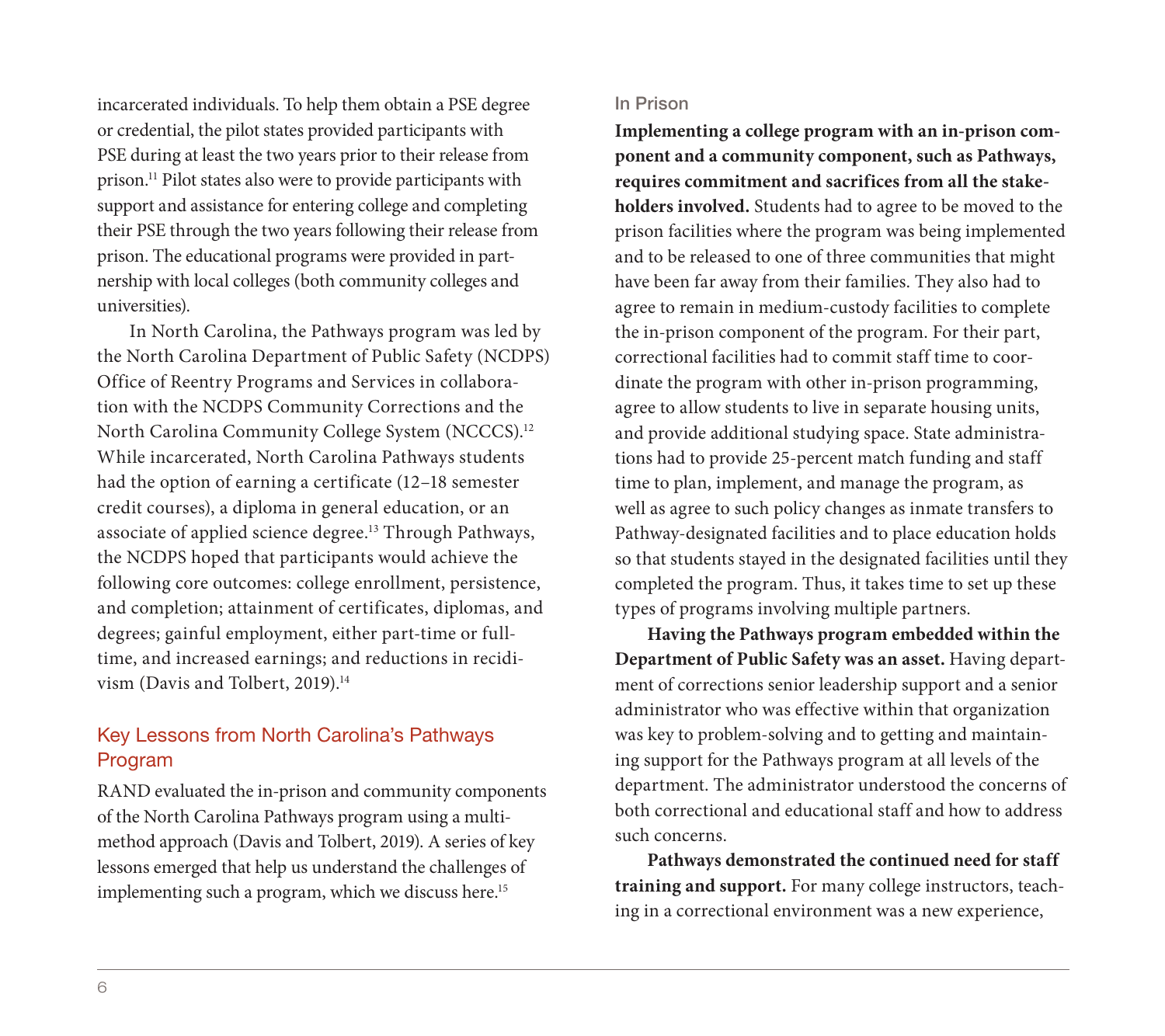and some found the requirements and procedures to be onerous or confusing. A key lesson learned was that those involved in making Pathways work needed clear expectations and defined responsibilities. It also was important to reach out to and educate correctional facilities staff (such as superintendents, assistant superintendents, correctional officers, and facility-based education staff) on an ongoing basis to get them on board and continually reinforce the program's goals and structure.

**It is important to structure an in-prison college program to allow enough time for students to build general credits and earn certifications prior to release.** The experience of Pathways and other in-prison college programs has been that it can take incarcerated students longer to earn credentials and complete college coursework while incarcerated than it would take if they were out in the community. This can result from a variety of factors, such as the fact that students needed developmental coursework before being able to begin in-prison college courses; that fewer courses were offered per semester; or that students beginning a course in one facility had to transfer to another facility during their incarceration or to a minimum-security facility as they neared the end of their sentence, and the new facility did not offer the same coursework. Furthermore, in-prison college programs compete with other rehabilitative programs that are required (e.g., cognitive behavioral therapy, drug treatment, reentry programs) and must be given a higher priority.

#### In the Community

**Reentry supports are critical for ensuring that students are able to continue their educational programs upon returning to the community.** As is true for many incarcerated adults, reentry in general can be a very challenging time. Within a few weeks of being released, the

# In-prison college programs compete with other rehabilitative programs that are required . . . and must be given a higher priority.

Pathways students were expected to enroll in full-time college courses; secure part-time employment; find suitable housing arrangements; address transportation needs; reunite with family members; and, in some cases, resume parental and financial responsibilities for their families while managing and seeking treatment for any substance abuse, depression, anxiety, or other mental health issues. Housing, employment, and transportation were among the top referrals to services provided to Pathways students, followed by family services and substance abuse treatment services. A key recommendation from our evaluation was to allow students to initially attend college part-time in the community upon their release from prison to allow them to get acclimated and go through the reentry adjustment process; doing so can relieve the stress of trying to attend college full time while also needing to work full time.

**Investing in the reentry infrastructure is key.** In North Carolina, the NCDPS used some of its Pathways funding to help build up the reentry infrastructure in the three communities to which Pathways students would be returning. In addition, NCDPS used the funding to hire Pathways navigators. It was clearly critical to Pathways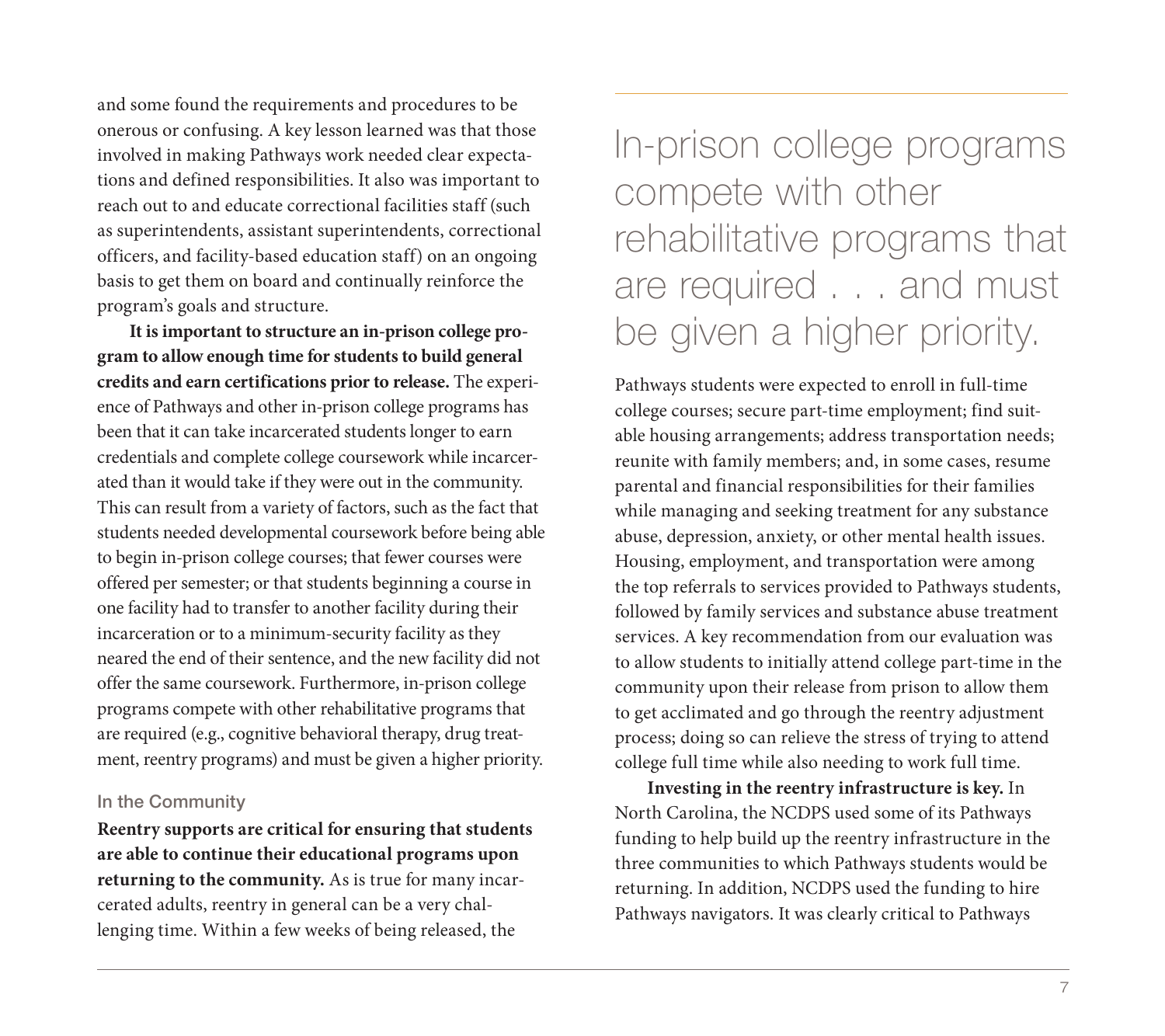students' success for them to have a navigator or a trusted person of authority who could help link them to reentry services and assist them both in applying for college and financial aid and in signing up for and beginning to take classes. Our study also underscored the importance of recruiting and training parole probation officers who were supportive of education and understand the program enough to work with the Pathways students.

As a result of Pathways, North Carolina changed how it approaches higher education in prison. The NCDPS established a PSE advisory committee. In recognition of the importance of technology in education, the department also developed its own intranet platform to support PSE in prison and provided limited internet access for these programs. Pathways also laid the groundwork for improved reentry planning, with education becoming a key tenet of reentry in North Carolina.

# Restoring Access to Pell Grants Will Help Address Some, but Not All, of the Funding Support Needed for In-Prison College Programs

Many have viewed the Pell Experimental Initiative as an important opportunity to expand access to PSE programs and to test out the feasibility of making Pell Grants available to those who would otherwise meet the Title IV eligibility requirements. Although this is true, there remains a concern about what Pell Grants do and do not cover and, in a broader sense, the overall need for sustainable sources of funding going forward. Here are some things to consider.

**Administrative costs of these programs still need to be addressed.** The Second Chance Pell Experimental Sites

Initiative covers some of the costs of college programs for incarcerated individuals—but not all of them. Incarcerated students who receive Pell Grants through this initiative are subject to cost-of-attendance restrictions, so Pell Grants can be used to pay only for tuition, fees, books, and supplies required by an individual's education program (ED, 2015).16 Pell Grants cannot be used to cover the administrative costs of higher education institutions or of correctional facilities associated with implementing the initiative. In its recent assessment of the Pell Grant Pilot for Incarcerated Students, the U.S. Government Accountability Office (GAO) noted that officials from eight of the 12 schools interviewed reported hiring additional staff or allocating more staff hours to help manage the increased administrative workload. Furthermore, as the evaluation of the North Carolina Pathways program showed, the administrative effort required by corrections officials to implement this in-college program in six prison facilities was substantial (Davis and Tolbert, 2019).

Thus, although the Pell initiative represents an important infusion of funds to support PSE for incarcerated individuals, such support might be insufficient to sustain the funding needed for these programs over the long term. It is noteworthy that many of the initial grant applicants for the Pell initiative indicated that their states did not provide financial aid for these programs. Indeed, when the Incarcerated Youth Offender Grants ended in 2010,<sup>17</sup> many states lost an important source of federal funding for PSE.

**The degree to which state funds are used to support college programs in prison varies.** States also vary in the degree to which state funds can be used to support these programs, with most states funding only CTE programs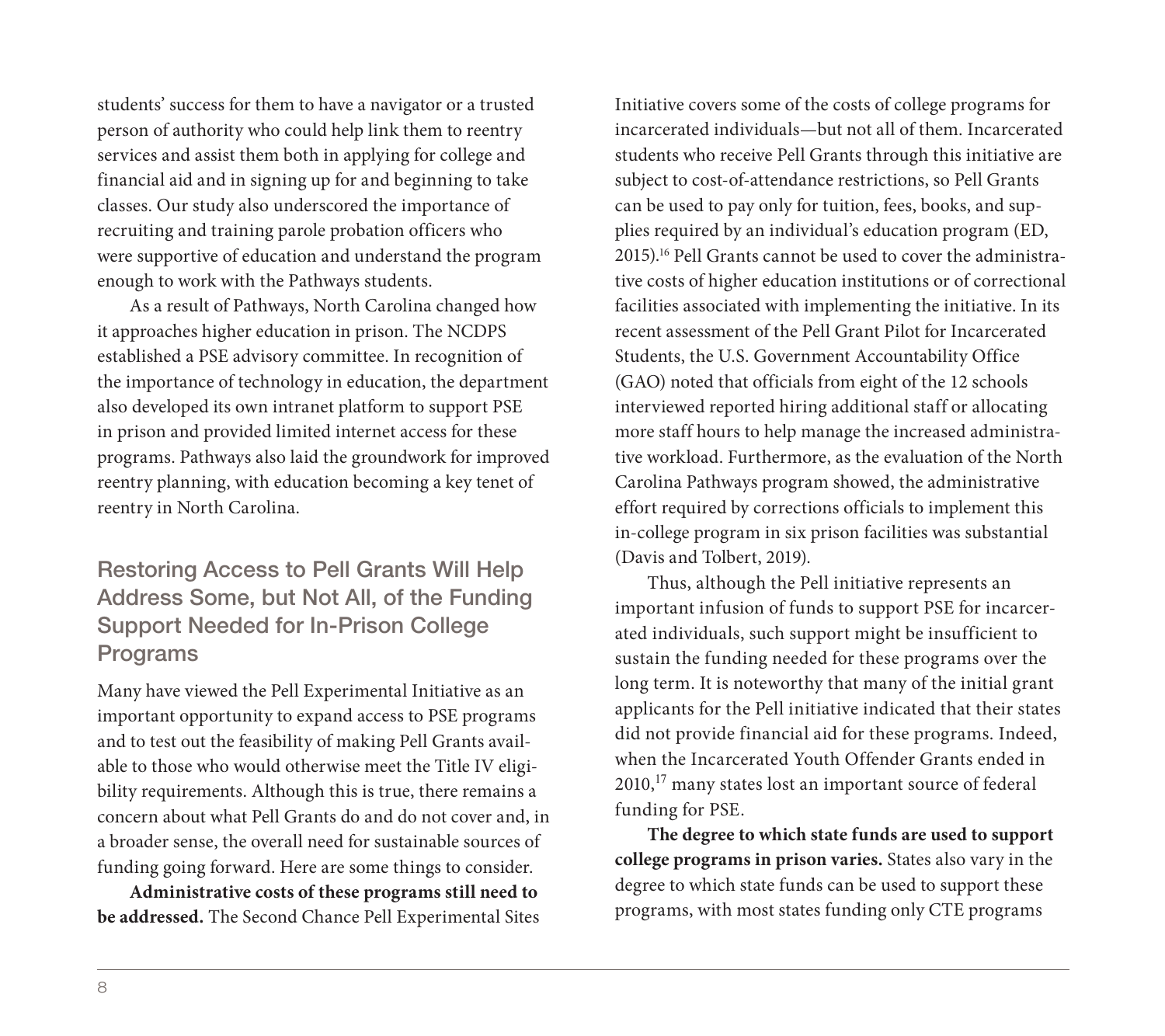and apprenticeships. In many states, college programs are paid for by philanthropy or by the students themselves. In a 2013 survey of state correctional education directors that RAND conducted, 28 states reported that PSE courses in prison were paid for primarily by the individual inmate; 16 states reported that families also helped pay for PSE courses; and 20 states reported that private funding, such as foundations or individual donations, was also used to pay for PSE courses (Davis et al., 2014). State funding for these programs was used by 16 states; only 12 states reported using college or university funding to cover the costs of PSE, and very few states used inmate benefits or welfare funds. Furthermore, in recent years, there has been some pushback from the public about using state funds to support college programs for incarcerated individuals. Thus, there is a need to consider how the administrative costs of these programs might be funded over the long term at the state and federal levels.

# What Should Be the Focus Going Forward?

Higher education in prison is clearly effective in reducing recidivism and improving the chances that an individual will be successful on the outside. In addition, the Pell initiative has had a dramatic effect in expanding access to college programs for incarcerated adults<sup>18</sup>—as seen in 26 states—and is considered an important source of funding for the tuition and other costs associated with these programs.19 Reinstating access to Pell Grants would help to continue the trend of increasing access to college programs for incarcerated adults. The focus on providing PSE in prison is growing, and work within the area is continually

adding to our knowledge base. Still, there a couple of things that policy and program decisionmakers might consider in moving the field forward. The following recommendations draw largely from RAND research on the effectiveness of correctional education, the implementation of in-prison college programs, and a landscape scan of the field.

### Besides Pell Restoration, Consider Options for Ensuring Long-Term Funding of In-Prison College Programs

As noted, philanthropic support and the Pell initiative have been important sources of funding for PSE programs, but federal and state governments also need to consider longterm funding solutions if these programs are to be sustained. As noted earlier, states vary in the degree to which state funds are used to support these programs, with college programs in several states supported by philanthropy or by the students themselves. Furthermore, some states prohibit the use of state funds for these programs, and the public might not be supportive of using government funds for this purpose.

As a result, policymakers involved in supporting college programs for incarcerated individuals will likely need to consider additional options for sustaining the funding of these programs for the long term. There are some promising approaches at the state level for funding higher education in prison. For example, California has greatly expanded access to college programs for incarcerated individuals by using two funding sources for its PSE programs in prison: (1) a Board of Governors Fee Waiver, which covers enrollment fees for qualifying low-income students; and (2) state Senate Bill 1391, which allows community colleges to offer in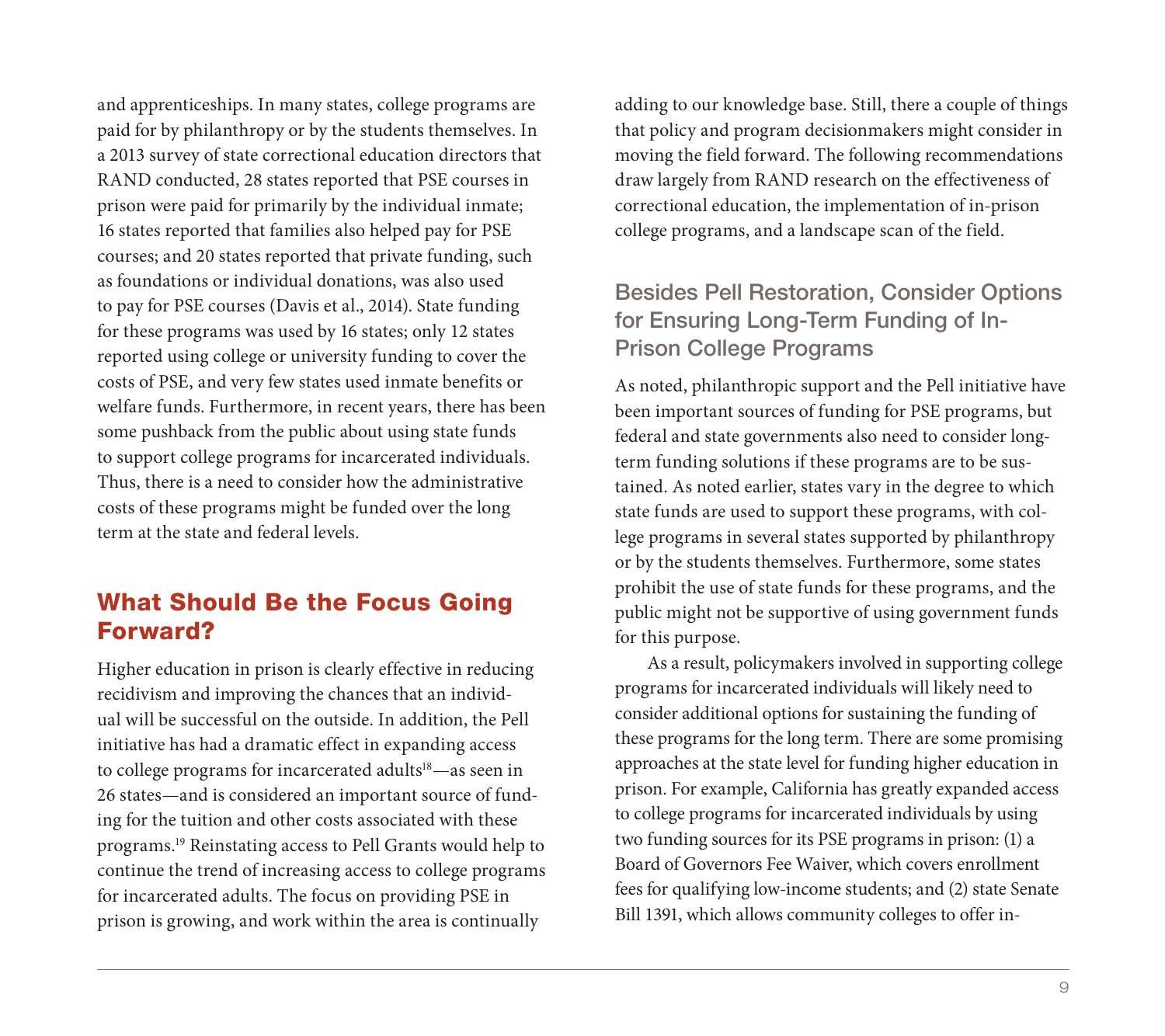PSE programs also might be good candidates for pay-for-success (PFS) demonstration projects that could be supported at the federal and state levels.

person courses in both prisons and jails and to be fully reimbursed (Mukamal, Silbert, and Taylor, 2015).

Minnesota uses prison industry funds to help pay for its associate degree programs, which are offered in eight of its ten adult correctional facilities. These programs use the Minnesota transfer curriculum, which transfers credits earned into any two- or four-year state public institution. After Pell Grant eligibility and the Incarcerated Youth Offenders grant were eliminated, Minnesota initially used phone commission funds (surcharges on offender phone calls) to fund the program. As these funds have decreased over time, Minnesota moved to using funding from its prison industry program (known as MINNCOR).

In addition, there is a growing movement among such states as California, Ohio, Indiana, and Maryland to implement or broaden policies and legislation that give individuals time off their sentences for attaining educational milestones, thus helping to make education a more integral part of rehabilitation.20 Case studies of promising approaches by states to fund higher education programs

would be valuable for capturing lessons learned and disseminating the information broadly among states.

PSE programs also might be good candidates for payfor-success (PFS) demonstration projects that could be supported at the federal and state levels.<sup>21</sup> There are various PFS demonstration projects under way in such areas as juvenile and criminal justice, supportive housing, homelessness, and vocational training, among others. (For a list of PFS criminal justice–related projects, see Nonprofit Finance Fund, 2018.) For example, New York State has a social impact bond involving a partnership among the state, private investors, and the Center for Employment Opportunities that provides comprehensive employment services to formerly incarcerated individuals who are at risk of reoffending and helps prepare them for the workplace (Nonprofit Finance Fund, 2018).<sup>22</sup> The ED has also explored the feasibility of PFS models to improve outcomes for at-risk youth participating in career technical education programs (ED, 2016). To our knowledge, PFS models have not been undertaken for in-prison college programs for justice-involved populations. Policymakers might want to consider whether PFS is a promising strategy to help address the long-term funding needs of higher education programs in prison.

Finally, the Social Impact Partnerships to Pay for Results Act (SIPPRA) of 2018 is a possible avenue to fund PFS projects in this area. Congress appropriated \$100 million for the SIPPRA program to implement "Social Impact Partnership Demonstration Projects and feasibility studies."23 In February 2019, the U.S. Department of Treasury issued a Notice of Funding Availability (NOFA) that invited applications from state and local governments for awards under SIPPRA. Importantly, the NOFA identified 21 different outcomes that a social impact partnership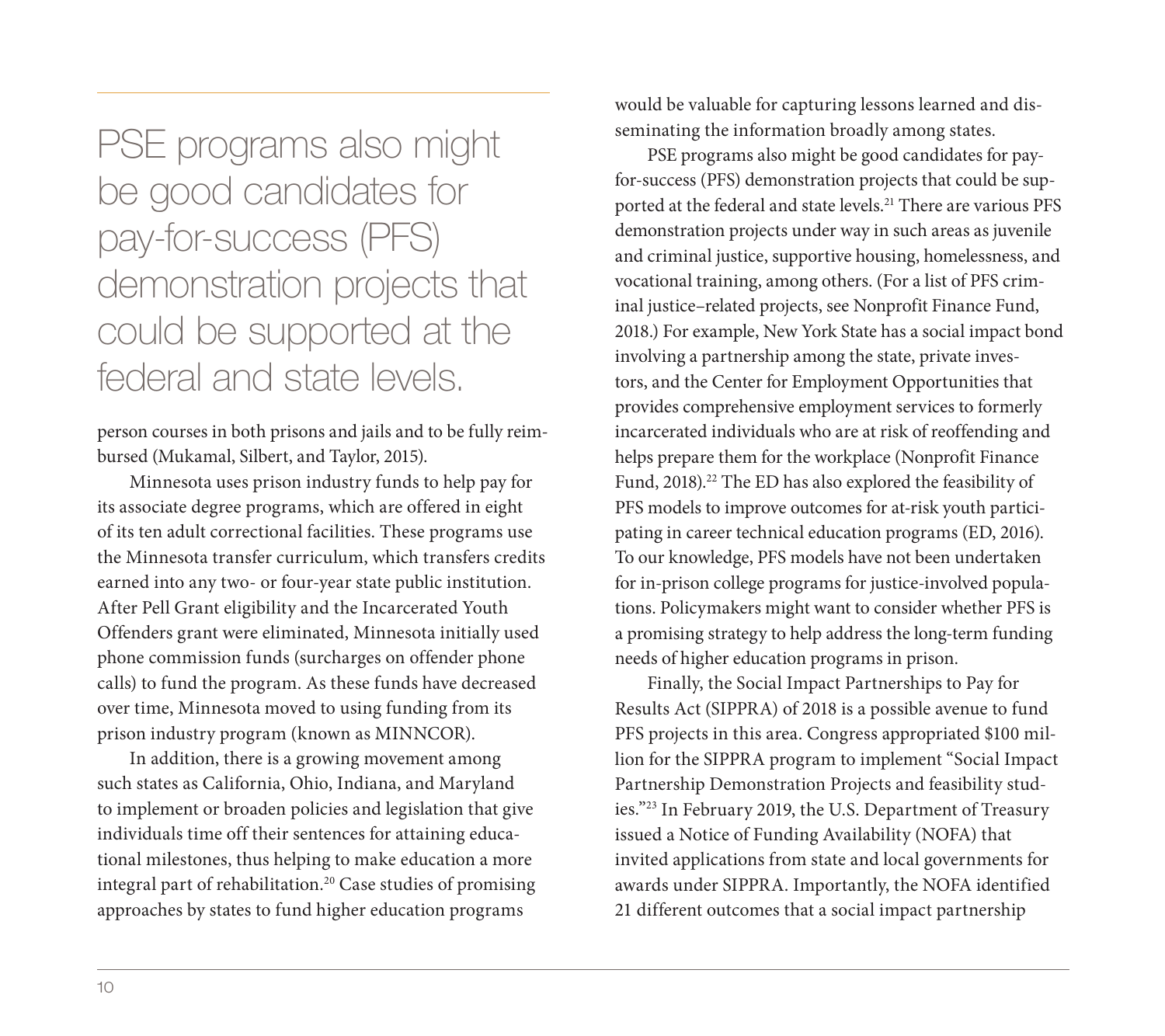project could apply the funding to, including reducing recidivism among juvenile offenders, individuals released from prison, or other high-risk populations. It remains to be seen whether any of the proposed partnerships will address higher education projects for these populations.

# An Outcomes Evaluation of the Programs Implemented Under the Pell Initiative Is Needed

The Pell initiative has played a key role in helping to expand access to college programs for those who are incarcerated in state and federal prisons, but it also could inform policymakers about which program models might be most effective for this population. RAND's 2013 and updated 2018 meta-analyses (Davis et al., 2013; Bozick et al., 2018) on the effectiveness of correctional education have been instrumental in helping the field of correctional education to move forward from a point at which policymakers believed that "nothing works" to where it is now, with clear evidence that correctional education does indeed work in helping to reduce recidivism and to increase post-release employment.

At the highest level, we know correctional education works, but it is now time to look inside the "black box" of in-prison college programs (and other education programs) to understand more about the drivers that make these programs work. In short, we still need to answer the following questions to help policymakers identify promising or evidence-based college programs for incarcerated individuals:

• What amount of intervention (or dosage) is associated with effective college programs, and how does that amount vary for different types of students?

- Who benefits most from in-prison college programs?
- What factors moderate or mediate the effects of in-prison college programs?
- What is the right balance between in-person instruction and self-study or computer-based learning?
- What principles from adult higher education and learning might be applicable to college programs for incarcerated individuals?

For example, colleges participating in the Pell initiative provide a variety of instruction models: in-person only, a combination of in-person and computer instruction, and computer-only. However, we lack data on how effective these different program models are and which are most effective for this population. In its recent assessment of the Pell Grant Pilot for Incarcerated Students, GAO noted that ED has not established how it would evaluate the pilot or measure performance and called for such an evaluation, beyond just collecting data from schools participating in the initiative (GAO, 2019). Critical to this is an outcomes evaluation that would enable us to examine the effectiveness of different program models being implemented and would greatly add to our understanding of how to provide effective education, as well as which program models most benefit this population.

In addition, policymakers might want to consider such issues as the right balance between programs that lead to college degrees and those that lead to industry-recognized credentials, and how to provide a continuum of education opportunities for individuals who are incarcerated.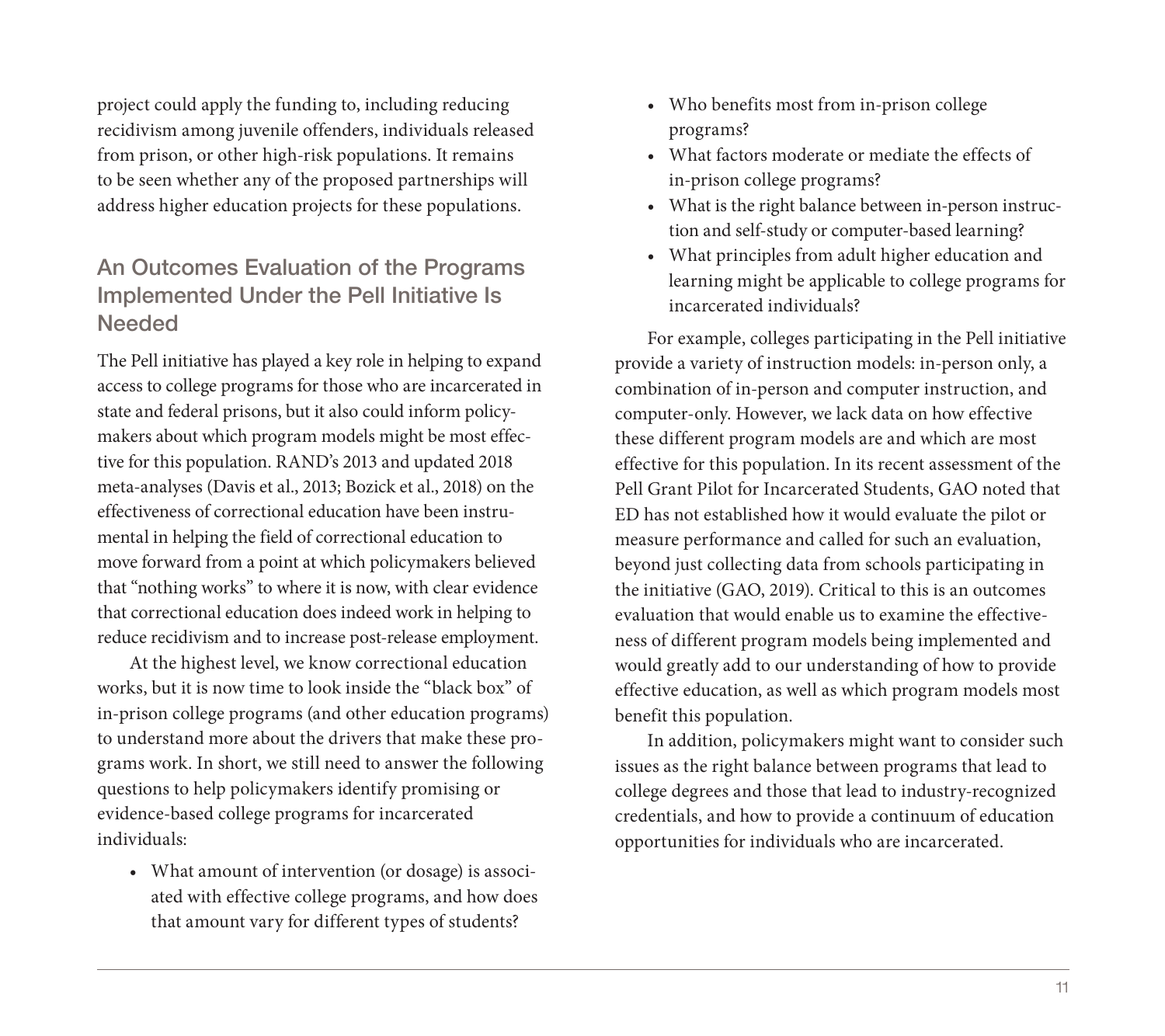# Conclusions

There is a growing consensus about the need to address the multifaceted problem of mass incarceration in this nation. Policymakers on both sides of the aisle are finding common ground in both acknowledging the problem and in trying to address it through the various levers available to them at the front end of the criminal justice system (e.g., sentencing reform) and at the back end (e.g., providing more services to ex-offenders returning to communities).

With solid evidence showing that correctional education programs are effective—and cost-effective—at improving employment outcomes for participants and at helping to keep formerly incarcerated individuals from returning to prison, education is another lever that policymakers can use to help reduce recidivism rates.

Some argue that access to college education is challenging for their own families and question why their family members are not eligible for Pell Grants when incarcerated individuals are. That position tends to ignore the fact that Pell Grants are an entitlement program and that making such grants available to individuals in prison will not take funding away from eligible applicants in the general population. Furthermore, PSE is important in helping ex-offenders integrate back into the mainstream labor force and in ensuring that returning citizens are prepared for the challenges of the 21st-century workplace.

In summary, although we know that correctional education, including PSE programs, is effective, understanding more about which program models are most effective, what features of such programs work best, and how to ensure the long-term funding support needed for in-prison college programs can help policymakers and state providers make wise choices given limited budgets.

### **Notes**

<sup>1</sup> In the United States, community colleges provide the majority of postsecondary education (PSE) programs in prison (68 percent), followed by public four-year institutions (16 percent) and private, nonprofit, fouryear institutions (10 percent) (Erisman and Contardo, 2005).

2 In New York state alone, the number of college programs offered to incarcerated individuals fell from 70 in the early 1990s to just four programs in 2004 (New York State Bar Association, 2016).

<sup>3</sup> Prior to the 1994 Crime Bill that President Bill Clinton signed into law, those who had been incarcerated in prison were eligible to receive Pell Grants to help cover the costs of participating in college programs. Pell Grants were a key source of funding for PSE for incarcerated individuals. However, in 1994, Congress amended the HEA to eliminate Pell Grant eligibility for students incarcerated in federal and state prisons (Crayton and Neusteter, 2008).

<sup>4</sup> Individuals with a death sentence or a life without parole sentence were not eligible to participate in the Second Chance Pell Experimental Sites Initiative.

<sup>5</sup> By *stackable*, we mean credentials should be in a sequence that a student can accumulate over time and that those credentials should enable that student to move along a career pathway or up a career ladder.

<sup>6</sup> In general, in the past 20 years, there has been a downward trend in participation in academic and vocational education but not in work assignments (Turner, 2018). With respect to participation in college programs, 14 percent of state prisoners participated in 1991; only 7.2 percent of state prisoners reported participating in these programs in 2004 (Harlow, 2003). A number of factors influence the availability and capacity of these programs. In addition to the drop in the number of states that offered college programs following the 1994 Pell inmate exclusion, the recession of 2008 also had an impact on prisons' programming capacity. In a 2013 survey by RAND of state correctional education directors, 33 states reported offering adult PSE in their state prisons. The effect of the 2008 recession, however, was a reported contraction in the capacity of academic education programs, with an overall decrease of 4 percent, on average, in the number of adult students who participated in these programs between fiscal years 2009 and 2012 (Davis et al., 2013). During this same period, 20 states reduced the number of course offerings for academic programs, and 17 states reduced or eliminated contracts with community or technical colleges (Davis et al., 2013).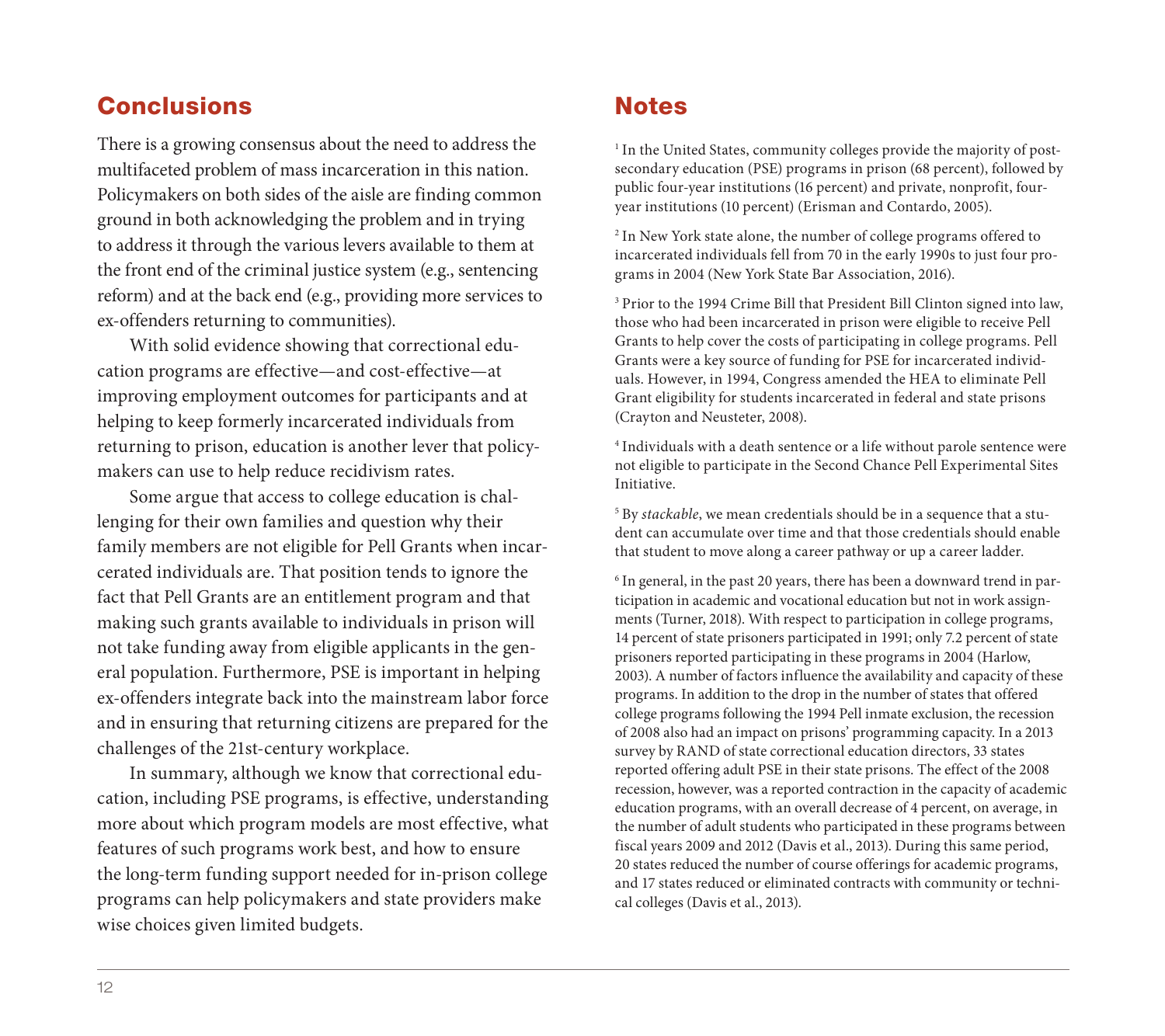<sup>7</sup> The PIAAC reports five proficiency levels for literacy and numeracy (below Level 1, Level 1, Level 2, Level 3, and Level 4/5). Rampey et al., 2016, looked at the percentage of incarcerated adults below Level 2 on the PIAAC literacy and numeracy scales in terms of whether they currently had a prison job. Among those who had a prison job, 27 percent were reading below Level 2 on the literacy scale, compared with 32 percent of those who did not have a prison job. In terms of numeracy skills, 50 percent of those who had a prison job were below Level 2 on the PIAAC numeracy scale, compared with 57 percent of those who did not.

<sup>8</sup> That is, the RAND 2013 study did not look at the *indirect costs* that recidivism imposes, such as the financial and emotional toll on crime victims and the costs to the criminal justice system as a whole, including policing and court costs. If we had included such indirect costs, these cost savings would likely be higher.

<sup>9</sup> Another consideration is whether these programs contribute to safety within prisons. A review of the literature about the impact of educational programming on prison misconduct by Duwe, 2017, found mixed results. Several studies found that time spent in educational or vocational programming reduced nonviolent misconduct; a separate meta-analysis by French and Gendreau (2006) found that educational and vocational programming was not associated with a decrease in discipline infractions.

<sup>10</sup> The other states selected were Michigan and New Jersey. The five-year demonstration project led by the Vera Institute of Justice was funded by the Ford Foundation, the Sunshine Lady Foundation, the Open Society Foundations, the Bill and Melinda Gates Foundation, and the W. K. Kellogg Foundation.

<sup>11</sup> To increase educational persistence and completion rates among participants, the pilot states also provided extensive case planning in prison and remedial educational programming, college-readiness classes, and college counseling in the community.

<sup>12</sup> North Carolina received \$1 million in incentive funding to implement Pathways and was required to provide an overall match of at least 25 percent. With 15 percent in the form of a cash match (from public or private sources) and 10 percent in-kind to be distributed over the four years of the demonstration project. In-kind resources included assistance from state-level staff at NCDPS and NCCCS and from staff in the participating correctional facilities and release communities (e.g., community college staff and local reentry councils' staff) (Davis and Tolbert, 2019).

<sup>13</sup> College courses were taught in person by local community college professors in six correctional facilities. Additional in-prison supports included remedial instruction in English and math, tutoring, study hall or study groups, dedicated case managers, and computer training and internet access. Prerelease supports included development of a transition plan, referral to services, and assistance with applying for financial aid and completing college applications.

<sup>14</sup> Participants in the Pathways pilot returned to one of three release communities—Charlotte, Asheville, or Greenville—which were selected because of the presence of local community colleges and reentry infrastructure.

<sup>15</sup> The lessons learned about the Pathways in-prison college program, such as the importance of staff training, are also relevant to correctional programming in general. See, for example, Ellickson et al., 1983.

<sup>16</sup> Incarcerated individuals are not eligible to receive other types of federal student aid under the pilot (ED, 2015).

<sup>17</sup> Grants to States for Workplace and Community Transition Training for Incarcerated Individuals, more commonly known as Incarcerated Youth Offender Grant, provided grants to state correctional education agencies to assist and encourage incarcerated youth in acquiring functional literacy, life, and job skills by pursuing PSE certificates, associate of arts degrees, and bachelor's degrees. The target population included individuals who (1) were incarcerated in a state prison, (2) were eligible to be released or paroled within seven years, (3) were 35 years old or younger, (4) were not convicted of some specific crimes, and (5) had obtained a high school diploma or its equivalent (Tolbert and Pearson, 2011). The grant program ended in 2010.

18 A survey by Castro et al. (2018) found that 47 states had at least one PSE institution providing credit-bearing coursework to incarcerated people. Of the 202 degree-granting, postsecondary Title IV institutions in the United States that offered credit-bearing PSE in at least one prison, 67 were Pell recipients and 135 were non–Second Chance Pell institutions.

<sup>19</sup> For example, in the first two years of the Pell initiative, 40 institutions were awarded approximately \$35.6 million in Pell Grants for about 8,800 incarcerated students. Institutions offered more than 1,000 different courses, with an average of 19 per site. To date, 954 credentials have been awarded, including credentials to 578 individuals while they were incarcerated and 34 to those who completed their program after returning to their community (ED, 2019).

20 For example, under Indiana law (Indiana Code, Title 35, Article 50, Chapter 6), an individual can earn educational credits to reduce the length of his or her imprisonment by participating in educational,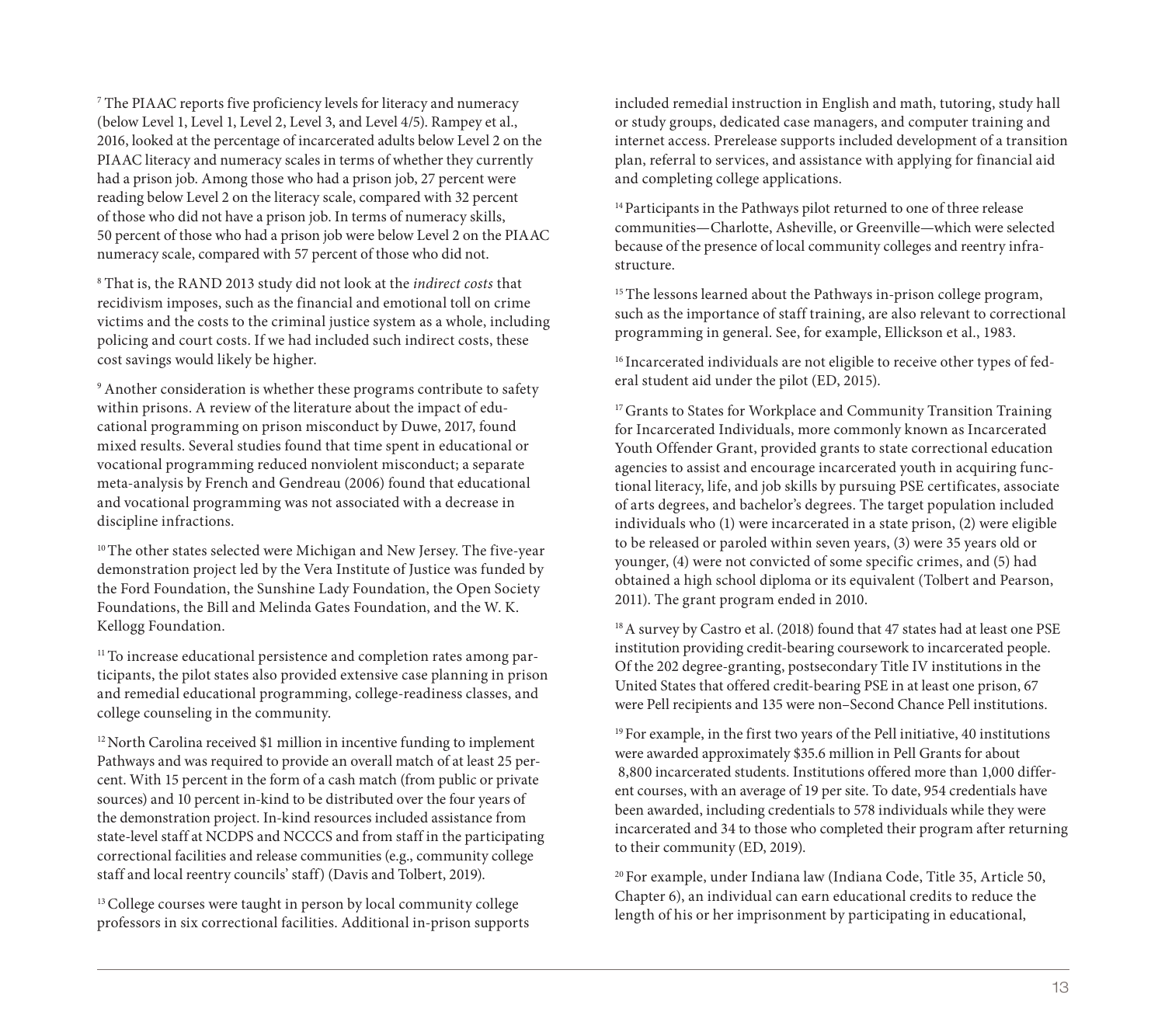vocational, rehabilitative, and other programs. This includes earning an associate's degree or bachelor's degree during incarceration.

<sup>21</sup>*PFS* is a financing mechanism that shifts financial risk from a traditional funder—usually the government—to a new investor, who provides upfront capital to scale an evidence-based program to improve outcomes for a vulnerable population. If an independent evaluation shows that the program achieved agreed-upon outcomes, then the investment is repaid by the traditional funder. If not, the investor takes the loss (Urban Institute, 2017).

22 According to the Urban Institute (undated), the terms *PFS* and *social impact bonds* are often used interchangeably to describe innovative financing of social or environmental interventions. However, PFS is a broader term that encompasses other methods of paying for outcomes, such as performance-based contracting and results-based financing.

<sup>23</sup> The U.S. Department of the Treasury is generally the lead federal agency to administer the program (U.S. Department of Treasury, undated).

### References

Bozick, Robert, Jennifer Steele, Lois M. Davis, and Susan Turner, "Does Providing Inmates with Education Improve Post-Release Outcomes? A Meta-Analysis of Correctional Education Programs in the United States," *Journal of Experimental Criminology*, Vol. 14, No. 3, May 2018, pp. 389–428. As of August 5, 2018:

<https://link.springer.com/article/10.1007/s11292-018-9334-6>

Carnevel, Anthony P., Nicole Smith, and Jeff Strohl, *Recovery: Job Growth and Education Requirements Through 2020*, Washington, D.C.: Georgetown Center on Education and the Workforce, June 2013.

Castro, Erin L., Rebecca K. Hunter, Tara Hardison, and Vanessa Johnson-Ojeda, "The Landscape of Postsecondary Education in Prison and the Influence of Second Chance Pell: An Analysis of Transferability, Credit-Bearing Status, and Accreditation," *Prison Journal*, Vol. 98, No. 4, 2018, pp. 405–426.

Crayton, Anna, and Suzanne Rebecca Neusteter, *The Current State of Correctional Education*, paper commissioned in preparation for the Reentry Roundtable on Education, John Jay College of Criminal Justice, New York, March 31–April 1, 2008.

Davis, Lois M., Robert Bozick, Jennifer L. Steele, Jessica Saunders, Jeremy N. V. Miles, *Evaluating the Effectiveness of Correctional Education: A Meta-Analysis of Programs that Provide Education to Incarcerated Adults*, Santa Monica, Calif.: RAND Corporation, RR-266-BJA, 2013. As of July 23, 2019: [https://www.rand.org/pubs/research\\_reports/RR266.html](https://www.rand.org/pubs/research_reports/RR266.html)

Davis, Lois M., Jennifer L. Steele, Robert Bozick, Malcolm V. Williams, Susan Turner, Jeremy N. V. Miles, Jessica Saunders, and Paul S. Steinberg, *How Effective is Correctional Education, and Where Do We Go From Here?* Santa Monica, Calif.: RAND Corporation, RR-564-BJA, 2014. As of July 25, 2019:

[https://www.rand.org/pubs/research\\_reports/RR564.html](https://www.rand.org/pubs/research_reports/RR564.html)

Davis, Lois M., and Michelle C. Tolbert, *Evaluation of North Carolina's Pathways from Prison to Postsecondary Education Program*, Santa Monica, Calif.: RAND Corporation, RR-2957-LGF, April 2019. As of July 25, 2019: [https://www.rand.org/pubs/research\\_reports/RR2957.html](https://www.rand.org/pubs/research_reports/RR2957.html)

Duwe, Grant, *The Use and Impact of Correctional Programming for Inmates on Pre- and Post-Release Outcomes*, Washington, D.C.: National Institute of Justice, June 2017.

ED—*See* U.S. Department of Education.

Ellickson, Phyllis L., Joan R. Petersilia, Michael N. Caggiano, and Sandra Segal Polin, *Implementing New Ideas in Criminal Justice*, Santa Monica, Calif.: RAND Corporation, R-2929-NIJ, April 1983. As of July 25, 2019: <https://www.rand.org/pubs/reports/R2929.html>

Erisman, Wendy, and Jeanne Bayer Contardo, *Learning to Reduce Recidivism: A 50-State Analysis of Postsecondary Correctional Education Policy*, Washington, D.C.: Institute for Higher Education Policy, November 2005.

French, Sheila, and Paul Gendreau, "Reducing Prison Misconducts: What Works!" *Criminal Justice and Behavior*, Vol. 33, No. 2, 2006, pp. 185–218.

GAO—*See* U.S. Government Accountability Office.

Harlow, Caroline Wolf, *Education and Correctional Populations*, Washington, D.C.: Bureau of Justice Statistics, NCJ 195670, April 13, 2003.

Indiana Code, Title 35, Criminal Law and Procedure, Article 50, Sentences, Chapter 56, Release from Imprisonment and Credit Time, 2017. As of July 25, 2019:

[https://law.justia.com/codes/indiana/2017/title-35/article-50/chapter-6/](https://law.justia.com/codes/indiana/2017/title-35/article-50/chapter-6/section-35-50-6-3.3/) section-35-50-6-3.3/

Mukamal, Debbie, Rebecca Silbert, and Rebecca M. Taylor, *Degrees of Freedom: Expanding College Opportunities for Currently and Formerly Incarcerated Californians*, Palo Alto, Calif.: Stanford Criminal Justice Center, February 2015.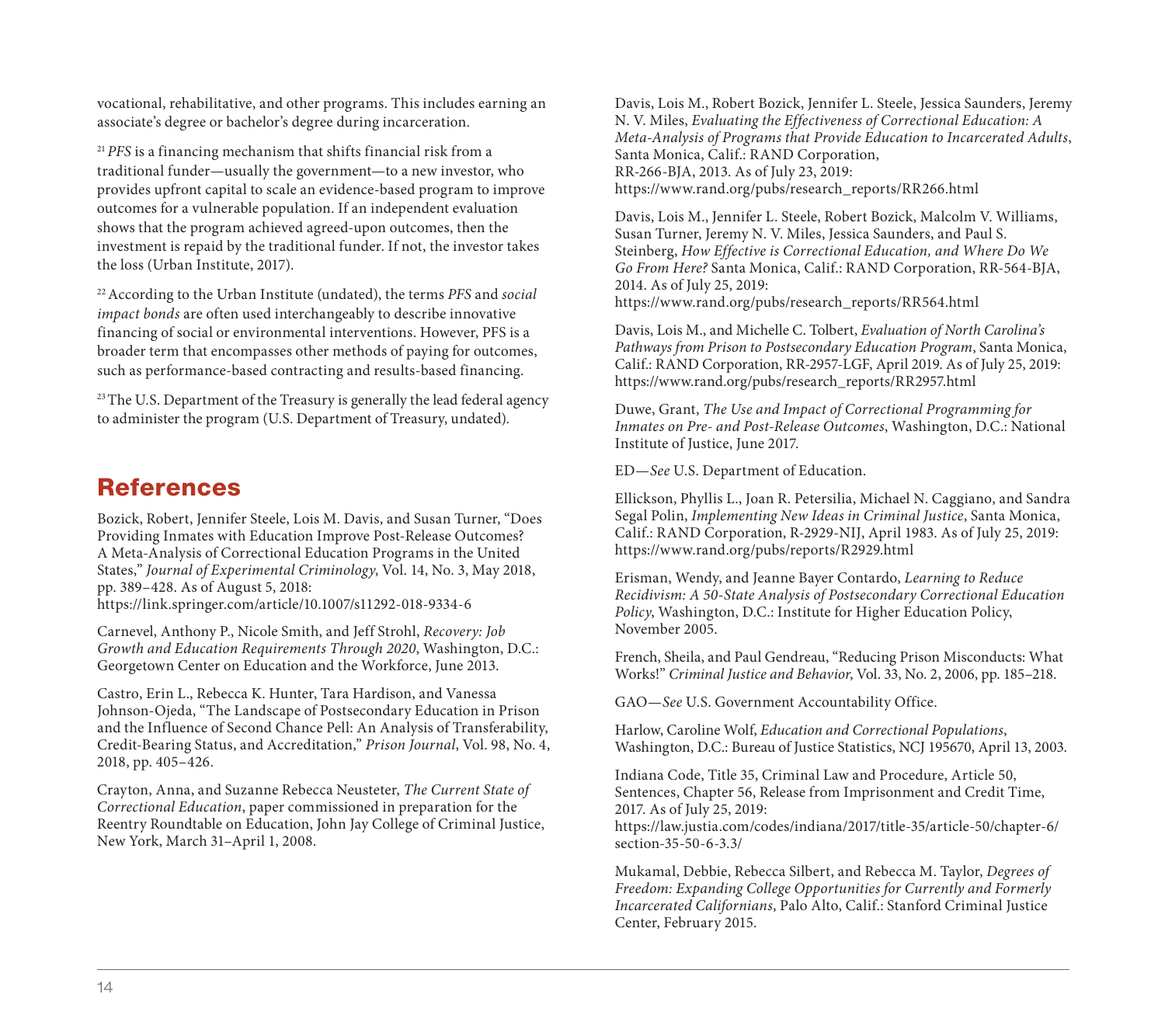New York State Bar Association, *Special Committee on Re-Entry*, recommendations, Albany, N.Y., January 2016.

Nonprofit Finance Fund, "New York State Increasing Employment and Improving Public Safety," July 2, 2018. As of June 15, 2019: [http://www.payforsuccess.org/project/new-york-state-increasing](http://www.payforsuccess.org/project/new-york-state-increasing-employment-and-improving-public-safety)employment-and-improving-public-safety

Rampey, Bobby D., Shelley Keiper, Leyla Mohadjer, Tom Krenzke, Jianzhu Li, Nina Thornton, and Jacquie Hogan, *Highlights from the U.S. PIAAC Survey of Incarcerated Adults: Their Skills, Work Experience, Education, and Training: Program for the International Assessment of Adult Competencies: 2014*, Washington, D.C.: National Center for Education Statistics, NCES 2016-040, 2016. As of June 15, 2019: <http://nces.ed.gov/pubsearch>

Schwartz, Natalie, "Ed Dept Expands Second Chance Pell Grant Program for People in Prison," *EducationDive*, May 21, 2019. As of June 18, 2019: [https://www.educationdive.com/news/ed-dept-expands-second-chance](https://www.educationdive.com/news/ed-dept-expands-second-chance-pell-grant-program-for-people-in-prison/555220/)pell-grant-program-for-people-in-prison/555220/

Tolbert, Michelle, and Juliana Pearson, *Correctional Education Data: Resources to Support the Collection, Reporting, and Analysis of Federal Data*, Washington, D.C.: U.S. Department of Education, Office of Career, Technical, and Adult Education, 2011.

Torpey, Elka, "Employment Outlook for Bachelor's-Level Occupations," webpage, Bureau of Labor Statistics, April 2018. As of June 18, 2019: [https://www.bls.gov/careeroutlook/2018/article/bachelors-degree](https://www.bls.gov/careeroutlook/2018/article/bachelors-degree-outlook.htm)outlook.htm

Turner, Susan F., "Multiple Faces of Reentry, " in John Wooldridge and Paula Smith, eds., *Oxford Handbook on Prisons and Punishment*, New York: Oxford University Press, 2018.

Urban Institute, "How Do Pay for Success and Social Impact Bonds Differ?" *Pay for Success*, website, undated. As of June 15, 2019: [https://pfs.urban.org/ask-expert/content/how-do-pay-success-and](https://pfs.urban.org/ask-expert/content/how-do-pay-success-and-social-impact-bonds-differ)social-impact-bonds-differ

Urban Institute, "Getting Started with Pay for Success: Frequently Asked Questions," webpage, June 20, 2017. As of June 15, 2019: <https://pfs.urban.org/faq>

U.S. Department of Education, "U.S. Department of Education Launches Second Chance Pell Pilot Program for Incarcerated Individuals," July 31, 2015. As of June 15, 2019: https://www.ed.gov/news/press-releases/us-department-education[launches-second-chance-pell-pilot-program-incarcerated-individuals](https://www.ed.gov/news/press-releases/us-department-education-launches-second-chance-pell-pilot-program-incarcerated-individuals)

U.S. Department of Education, "U.S. Department of Education Issues First-Ever Pay for Success Awards to Expand Opportunity in Career and Technical Education, Dual Language Programs," October 11, 2016. As of June 15, 2019:

https://www.ed.gov/news/press-releases/us-department-education[issues-first-ever-pay-success-awards-expand-opportunity-career-and](https://www.ed.gov/news/press-releases/us-department-education-issues-first-ever-pay-success-awards-expand-opportunity-career-and-technical-education-dual-language-programs)technical-education-dual-language-programs

U.S. Department of Education, "Secretary DeVos Builds on 'Rethink Higher Education' Agenda, Expands Opportunities for Students Through Innovative Experimental Sites," May 20, 2019. As of June 15, 2019: [https://www.ed.gov/news/press-releases/secretary-devos-builds-rethink](https://www.ed.gov/news/press-releases/secretary-devos-builds-rethink-higher-education-agenda-expands-opportunities-students-through-innovative-experimental-sites)higher-education-agenda-expands-opportunities-students-throughinnovative-experimental-sites

U.S. Department of Treasury, Office of Economic Policy, "Social Impact Partnerships to Pay for Results Act Demonstration Projects," notice of funding availability, February 2019.

U.S. Government Accountability Office, *Federal Student Aid, Actions Needed to Evaluate Pell Grant Pilot for Incarcerated Students*, GAO-19-130, Washington D.C., March 2019.

U.S. House of Representatives, H.R. 6543, Aim Higher Act (2017-2018), July 26, 2018. As of June 13, 2019: <https://www.congress.gov/bill/115th-congress/house-bill/6543>

U.S. House of Representatives, H.R. 2168, Restoring Education and Learning (REAL) Act of 2019, April 9, 2019a. As of June 13, 2019: <https://www.govtrack.us/congress/bills/116/hr2168>

U.S. House of Representatives, H.R. 2635, Promoting Reentry Through Education in Prisons (PREP) Act, May 9, 2019b. As of June 13, 2019: <https://www.govtrack.us/congress/bills/116/hr2635/text>

U.S. Senate, S. 1074, Restoring Education and Learning (REAL) Act of 2019, April 9, 2019a. As of June 13, 2018: <https://www.congress.gov/bill/116th-congress/senate-bill/1074>

U.S. Senate, S. 1337, Promoting Reentry through Education in Prisons (PREP) Act of 2019, May 7, 2019b. As of June 13, 2018: <https://www.congress.gov/bill/116th-congress/senate-bill/1337>

Vera Institute of Justice, "Unlocking Potential: Pathways From Prison To Postsecondary Education, Request for Proposals," 2012, not available to the general public.

White House, *Proposals to Reform The Higher Education Act*, Washington, D.C., 2019. As of June 18, 2019: [https://www.whitehouse.gov/wp-content/uploads/2019/03/HEA-](https://www.whitehouse.gov/wp-content/uploads/2019/03/HEA-Principles.pdf)Principles.pdf